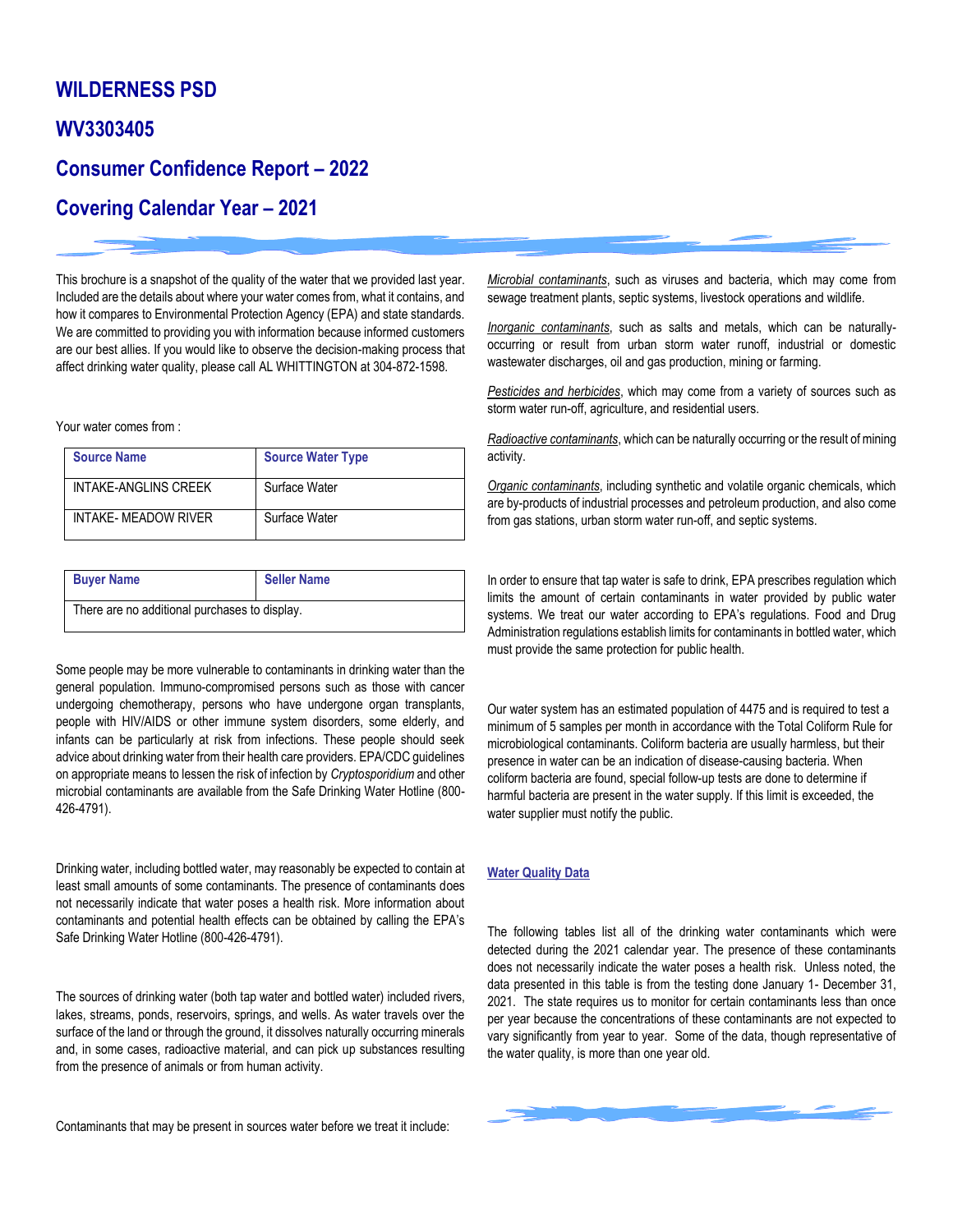#### **Terms & Abbreviations**

**Maximum Contaminant Level Goal (MCLG):** the "Goal" is the level of a contaminant in drinking water below which there is no known or expected risk to human health. MCLGs allow for a margin of safety.

**Maximum Contaminant Level (MCL):** the "Maximum Allowed" MCL is the highest level of a contaminant that is allowed in drinking water. MCLs are set as close to the MCLGs as feasible using the best available treatment technology.

**Secondary Maximum Contaminant Level (SMCL):** recommended level for a contaminant that is not regulated and has no MCL.

Action Level (AL): the concentration of a contaminant that, if exceeded, triggers treatment or other requirements.

**Treatment Technique (TT):** a required process intended to reduce levels of a contaminant in drinking water.

**Maximum Residual Disinfectant Level (MRDL):** the highest level of a disinfectant allowed in drinking water. There is convincing evidence that addition of a disinfectant is necessary for control of microbial contaminants.

**Non-Detects (ND):** lab analysis indicates that the contaminant is not present.

**Parts per Million (ppm)** or milligrams per liter (mg/l)

Parts per Billion (ppb) or micrograms per liter (µg/l)

Picocuries per Liter (pCi/L): a measure of the radioactivity in water.

Millirems per Year (mrem/yr): measure of radiation absorbed by the body.

**Monitoring Period Average (MPA):** An average of sample results obtained during a defined time frame, common examples of monitoring periods are monthly, quarterly and yearly.

**Nephelometric Turbidity Unit (NTU):** a measure of the clarity of water. Turbidity in excess of 5 NTU is just noticeable to the average person. Turbidity is not regulated for groundwater systems.

**Running Annual Average (RAA):** an average of sample results obtained over the most current 12 months and used to determine compliance with MCLs.

**Locational Running Annual Average (LRAA):** Average of sample analytical results for samples taken at a particular monitoring location during the previous four calendar quarters.

### **Testing Results for: WILDERNESS PSD**

| <b>Microbiological</b>                                      | <b>Result</b> | <b>MCL</b> | <b>MCLG</b> | <b>Typical Source</b> |
|-------------------------------------------------------------|---------------|------------|-------------|-----------------------|
| No Detected Results were Found in the Calendar Year of 2021 |               |            |             |                       |

| <b>Regulated Contaminants</b> | <b>Collection</b><br><b>Date</b> | <b>Highest</b><br>Value | Range<br>(low/high) | <b>Unit</b> | <b>MCL</b>     | <b>MCLG</b>    | <b>Typical Source</b>                                                                                                           |
|-------------------------------|----------------------------------|-------------------------|---------------------|-------------|----------------|----------------|---------------------------------------------------------------------------------------------------------------------------------|
| <b>BARIUM</b>                 | 7/12/2021                        | 0.0261                  | 0.0261              | ppm         | $\overline{2}$ | $\overline{2}$ | Discharge of drilling wastes; Discharge from<br>metal refineries; Erosion of natural deposits                                   |
| <b>FLUORIDE</b>               | 7/12/2021                        | 0.7                     | 0.7                 | ppm         | 4              | 4              | Erosion of natural deposits; Water additive which<br>promotes strong teeth; Discharge from fertilizer<br>and aluminum factories |
| <b>NITRATE</b>                | 7/12/2021                        | 0.27                    | 0.27                | ppm         | 10             | 10             | Runoff from fertilizer use; Leaching from septic<br>tanks, sewage; Erosion of natural deposits                                  |
| NITRATE-NITRITE               | 8/28/2019                        | 0.19                    | 0.19                | ppm         | 10             | 10             | Runoff from fertilizer use: Leaching from septic<br>tanks, sewage; Erosion of natural deposits                                  |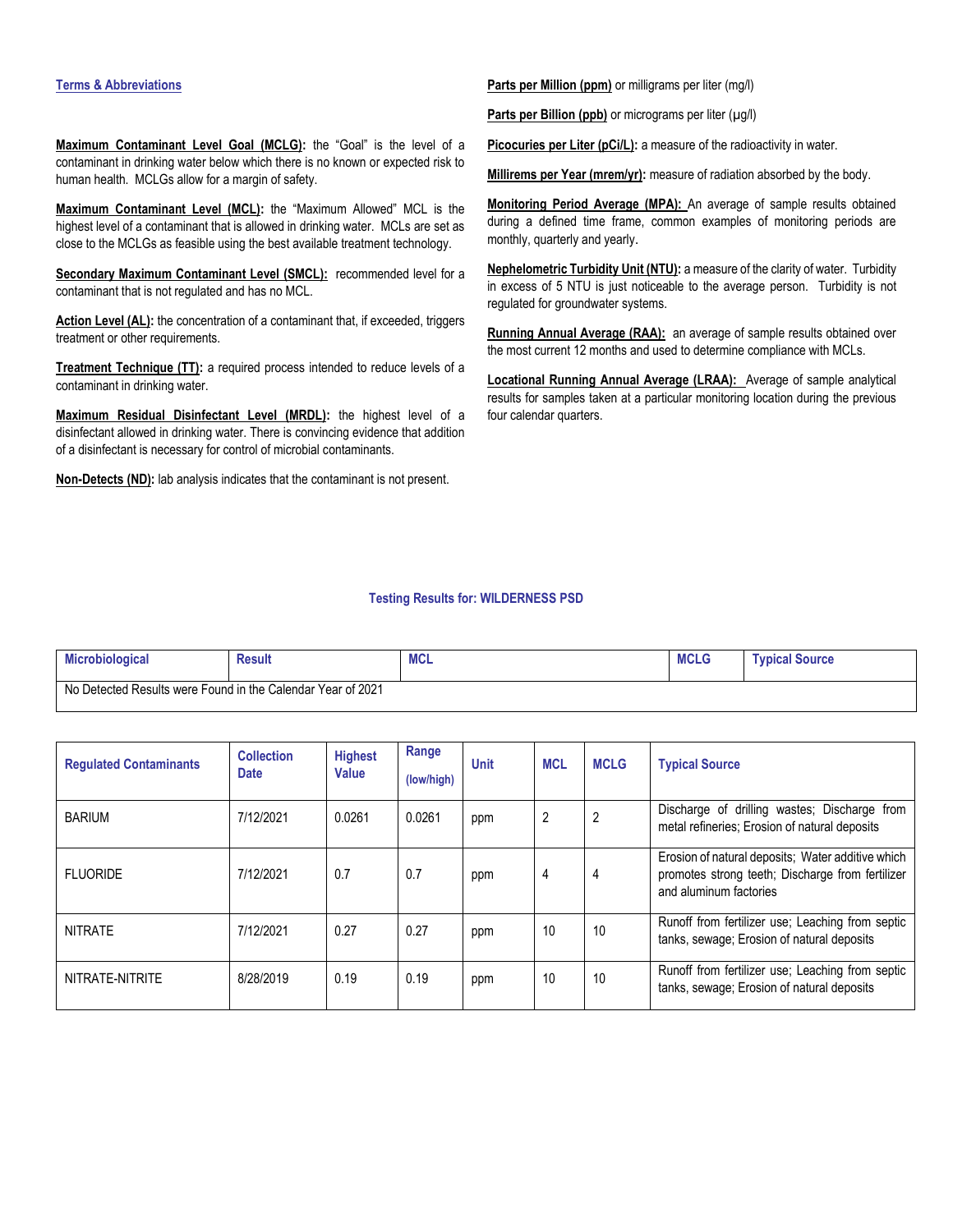| <b>Disinfection Byproducts</b>                    | <b>Sample Point</b>              | <b>Monitoring</b><br><b>Period</b> | <b>Highest</b><br><b>LRAA</b> | Range (low/high) | <b>Unit</b> | <b>MCL</b> | <b>MCL</b><br>G | <b>Typical Source</b>                                 |
|---------------------------------------------------|----------------------------------|------------------------------------|-------------------------------|------------------|-------------|------------|-----------------|-------------------------------------------------------|
| <b>TOTAL</b><br><b>HALOACETIC</b><br>ACIDS (HAA5) | AMICK<br><b>RESIDENCE</b>        | 2021                               | 39                            | $16.9 - 40.2$    | ppb         | 60         | 0               | drinking<br>By-product<br>0f<br>water<br>disinfection |
| <b>TOTAL</b><br><b>HALOACETIC</b><br>ACIDS (HAA5) | <b>COGGINS</b><br><b>KNOB</b>    | 2021                               | 44                            | $23.8 - 49.1$    | ppb         | 60         | 0               | drinking<br>By-product<br>οf<br>water<br>disinfection |
| <b>TTHM</b>                                       | <b>AMICK</b><br><b>RESIDENCE</b> | 2021                               | 37                            | $11.3 - 67$      | ppb         | 80         | 0               | drinking<br>0f<br>By-product<br>water<br>chlorination |
| <b>TTHM</b>                                       | <b>COGGINS</b><br><b>KNOB</b>    | 2021                               | 41                            | $13.9 - 67$      | ppb         | 80         | $\mathbf 0$     | drinking<br>By-product<br>0f<br>water<br>chlorination |

| <b>Lead and Copper</b> | <b>Monitoring</b><br><b>Period</b> | 90 <sup>th</sup><br><b>Percentile</b> | Range<br>(low/high) | <b>Unit</b> | AL  | <b>Sites</b><br><b>Over AL</b> | <b>Typical Source</b>                                                                                              |
|------------------------|------------------------------------|---------------------------------------|---------------------|-------------|-----|--------------------------------|--------------------------------------------------------------------------------------------------------------------|
| COPPER, FREE           | 2019-2021                          | 0.335                                 | $0.001 - 0.561$     | ppm         | 1.3 | 0                              | household<br>plumbing systems;<br>Corrosion of<br>Erosion of natural deposits; Leaching from wood<br>preservatives |
| LEAD                   | 2019-2021                          | .001                                  | $0 - 7.9$           | ppb         | 15  | 0                              | household<br>plumbing systems;<br>Corrosion of<br>Erosion of natural deposits                                      |

If present, elevated levels of lead can cause serious health problems, especially for pregnant women and young children. Lead in drinking water is primarily from materials and components associated with service lines and home plumbing. Your water system is responsible for providing high quality drinking water, but cannot control the variety of materials used in plumbing components. When your water has been sitting for several hours, you can minimize the potential for lead exposure by flushing your tap for 30 seconds to 2 minutes before using water for drinking or cooking. If you are concerned about lead in your water, you may wish to have your water tested. Information on lead in drinking water, testing methods, and steps you can take to minimize exposure is available from the Safe Drinking Water Hotline or at [http://www.epa.gov/safewater/lead.](http://www.epa.gov/safewater/lead)

| <b>Chlorine/Chloramines</b>       | <b>MPA</b> |                  |     |                  |
|-----------------------------------|------------|------------------|-----|------------------|
| <b>Maximum Disinfection Level</b> |            | <b>MPA Units</b> | RAA | <b>RAA Units</b> |
| 04/01/2021 - 04/30/2021           | n n<br>ے.ء | MG/L             | . 9 | MG/L             |

| <b>Total Organic Carbon</b><br><b>Lowest Month for Removal</b> | <b>Collection</b><br>Date | <b>Highest</b><br>Value | Range       | <b>Unit</b> | 77 | <b>Typical Source</b>                |
|----------------------------------------------------------------|---------------------------|-------------------------|-------------|-------------|----|--------------------------------------|
| CARBON, TOTAL                                                  | 8/16/2021                 | . .                     | $0.7 - 1.1$ | MG/L        |    | Naturally present in the environment |

| Analvte                                                     | Facility | <b>Highest Value</b> | <b>Unit of Measure</b> | <b>Month Occurred</b> |
|-------------------------------------------------------------|----------|----------------------|------------------------|-----------------------|
| No Detected Results were Found in the Calendar Year of 2021 |          |                      |                        |                       |